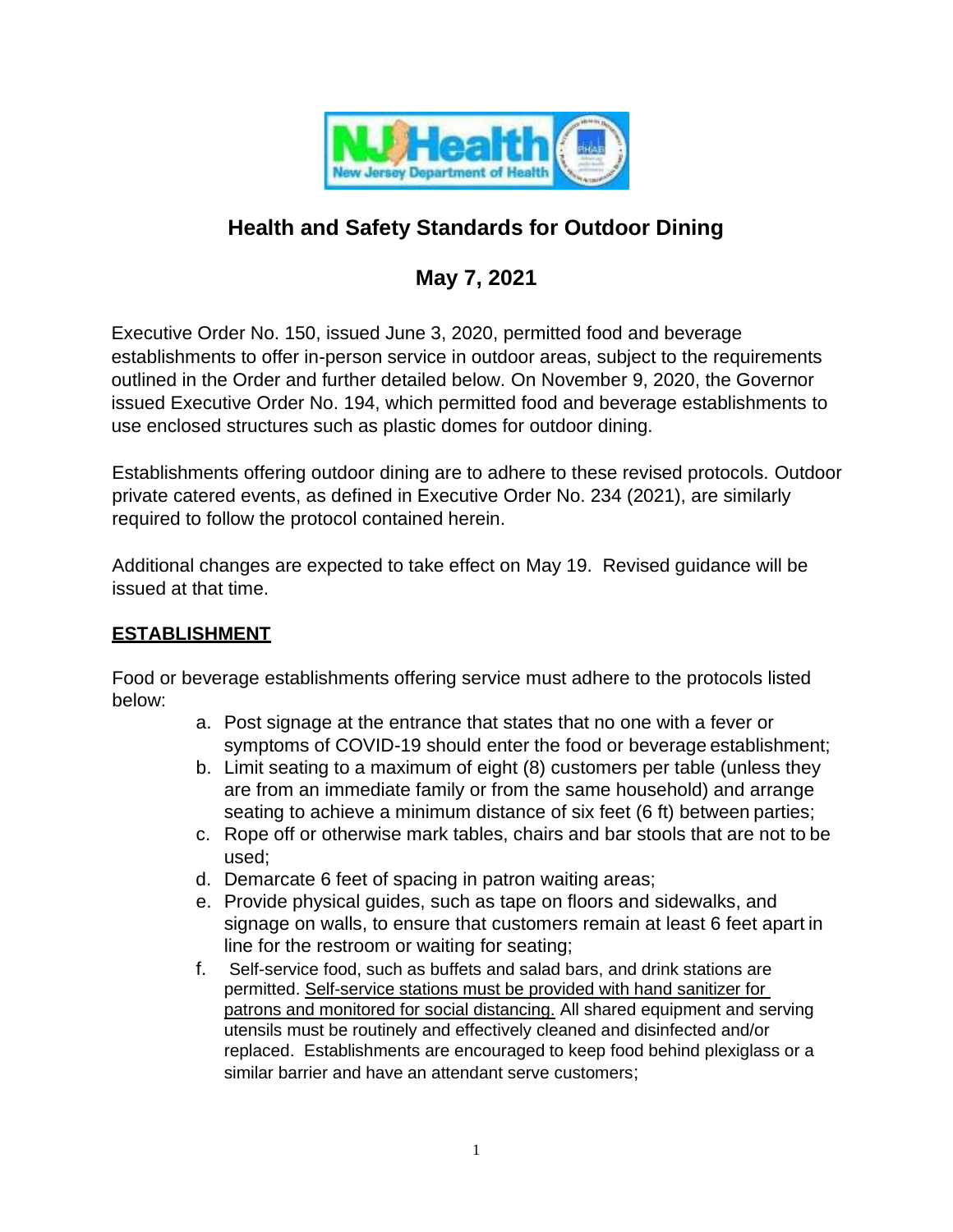- g. Consider alternatives to paper/physical menus (whiteboards, electronic menus);
- h. Disinfect all tables, chairs and any other shared items (menus, condiments, pens) after each use;
- i. Consider using single-use condiments and table items;
- j. Install physical barriers and partitions at cash registers, bars, host stands and other area where maintaining physical distance of 6 feet is difficult;
- k. Customers may be seated at a bar area. Ensure that individuals or groups (i.e. a single party of eight or fewer individuals) are seated six feet (6 ft) apart. If six feet of distance is not feasible at the bar area, establishments shall use physical barriers, as described above, to accommodate bar seating. Establishments may also utilize such barriers as an alternative to the required spacing if they elect to utilize bar seating.
- l. Establishments with bar seating must place tables at least 6 feet from that bar seating, unless physical barriers are in place. If the establishment elects not to offer bar seating, the establishment may place tables closer than 6 feet to the bar but must abide by other spacing requirements included in this guidance document or erect a physical barrier at the bar.
- m. Ensure 6 feet of physical distancing between workers and customers, except at the moment of payment and/or when employees are servicing the table;
- n. Require infection control practices, such as regular handwashing, coughing and sneezing etiquette, and proper tissue usage and disposal;
- o. Require frequent sanitization of high-touch areas like credit card machines, keypads, and counters to which the public and workers have access;
- p. Place conspicuous signage at entrance alerting staff and customers to the required 6 feet of physical distance;
- q. Establishment owners and staff shall work with and provide the local health authority and/or contact tracers with information requested related to positive cases;
- r. In the event of a presumptive or actual positive COVID-19 case of a worker, patron, or vendor, close off areas visited by the ill persons. Open outside doors and windows and use ventilating fans to increase air circulation in the area. Wait 24 hours or as long as practical before beginning cleaning and disinfection. Should thorough cleaning/ occur after the individual has visited the establishment but prior to notification of illness, then no additional closure/cleaning/disinfection needs to occur. Refer to current CDC guidance for additional information.
- s. Catered events, as defined in Executive Order No. 238, are limited to up to 500 individuals in outdoor establishments. Dance floors are permitted at such events pursuant to the requirements of that Order.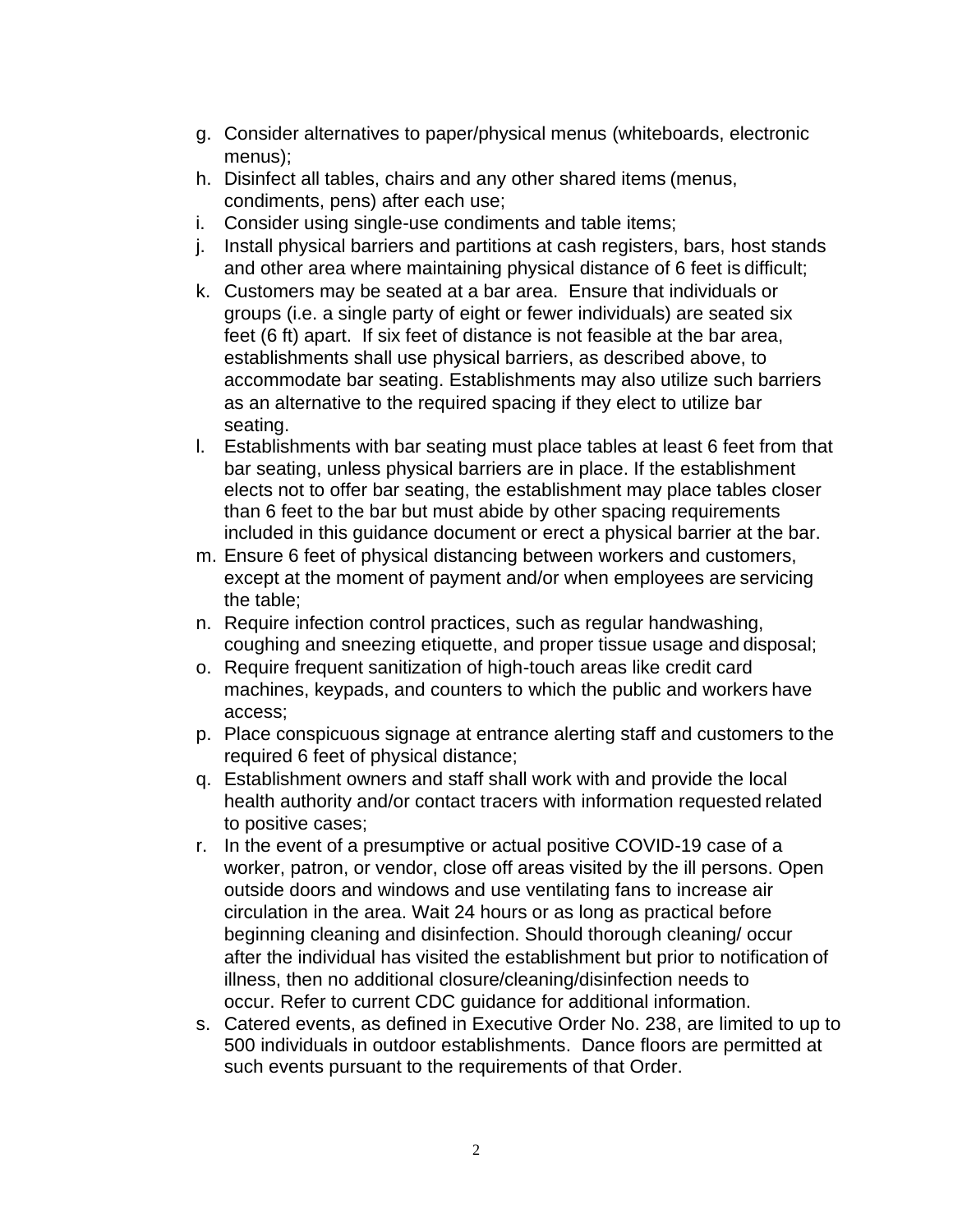### **EMPLOYEES**

Food or beverage establishments offering service must follow the requirements of Executive Order No. 192 (2020) to protect their employees, customers, and other visitors at the worksite.

- a. Require employees to wear a face covering/mask, pursuant to the provisions of Executive Order No. 192 (2020), except where it would inhibit the individual's health, or where doing so would create an unsafe condition in which to operate equipment or execute a task (i.e. cooks that work near open flames);
- b. Require employees to wash and/or sanitize their hands when entering the food or beverage establishment;
- c. Require all customer-facing employees (e.g. servers, bus staff) to minimize time spent within 6 ft of customers;
- d. Place tables in break rooms six feet apart and encourage outdoor breaks;
- e. Prohibit the use of small spaces (e.g. freezers, storage rooms) by more than one individual at a time;
- f. Conduct health checks for all live performers and encourage the use of masks when feasible.

#### **CUSTOMERS**

Food or beverage establishments offering service must institute the following policies with respect to customers:

- a. Inform customers of all required social distancing and hygiene practices;
- b. Encourage reservations for greater control of customer traffic/volume;
- c. Require customers to provide a phone number if making a reservation to facilitate contact tracing;
- d. Prohibit customers waiting for a table in the outdoor dining area from waiting inside the interior premises of the food or beverage establishment;
- e. Recommend that customers wait in their cars or away from the food or beverage establishment while waiting for a table if outdoor wait area cannot accommodate social distancing;
- f. Alert customers via calls/texts to limit touching and use of shared objects such as pagers/buzzers;
- g. Encourage the use of digital menus or alternatives to physical or paper menus; and
- h. Provide a hand sanitizer station for customers.
- i. Customers must wear face coverings at all times, pursuant to the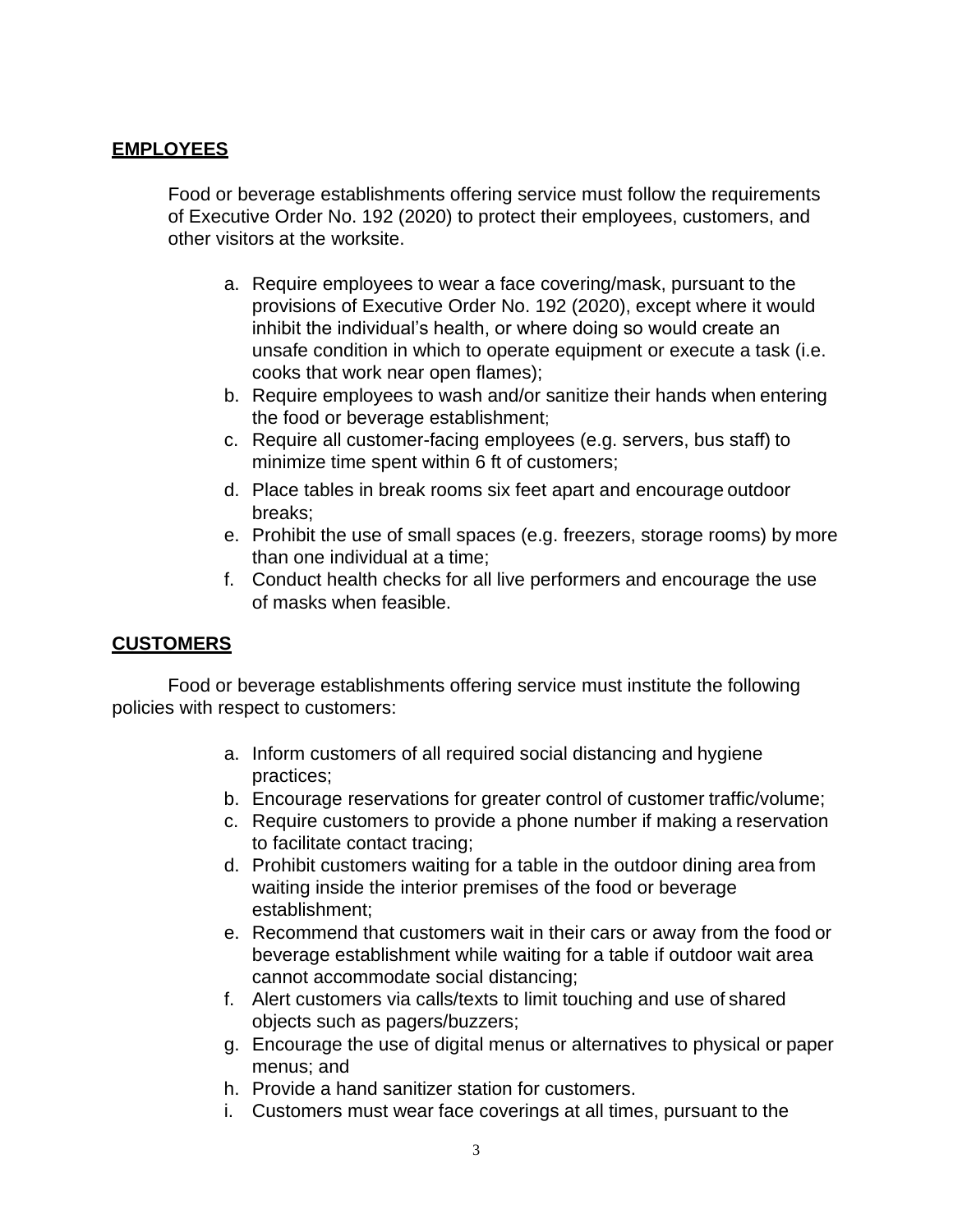provisions of Executive Order No. 192 (2020), except where the individual is under two years of age. When seated at their table or their individual seat, patrons shall wear face coverings until their food or drinks arrive, and after individuals have finished consuming their food or drinks, they shall put their face coverings back on.

j. Decline entry to a customer who is not wearing a face covering, pursuant to the provisions of Executive Order No. 192 (2020), unless the customer is a child under two years of age.

## **OUTDOOR AREAS**

In addition to the requirements above, food or beverage establishments offering service must institute the following policies with respect to their outdoor areas, defined as open air spaces that either 1) have no roof or cover or 2) have a fixed roof or temporary or seasonal awning or cover, with at least two open sides that would comprise over 50 percent of the total wall space if the space were fully enclosed:

- a. Obtain all required municipal approvals and permits before offering food and/or beverage consumption at outdoor areas;
- b. Require customers who wish to enter the indoor portion of the establishment to wear a face covering, unless the customer is a child under two years of age; and
- c. Require that groups stay 6 feet apart even in areas where groups are not assigned seating.
- d. An outdoor area shall also include an outdoor enclosed structure, such as a plastic dome, that seats an individual party, provided they meet the following criteria:
- e. The use of the structures complies with the requirements for outdoor dining contained in Executive Order Nos. 157 (2020) and this guidance;
- f. Each party is limited to no more than eight individuals at a time;
- g. The structure is ventilated for a minimum of 15 minutes, then cleaned and sanitized in accordance with CDC guidance and the requirements outlined in this document between seatings;
- h. The structure and use of the structures otherwise comply with all other applicable codes and regulations, including the provisions of the Fire Safety Code; and
- i. Any necessary municipal approvals and permits are obtained before offering food and/or beverage consumption in the outdoor enclosed structure.